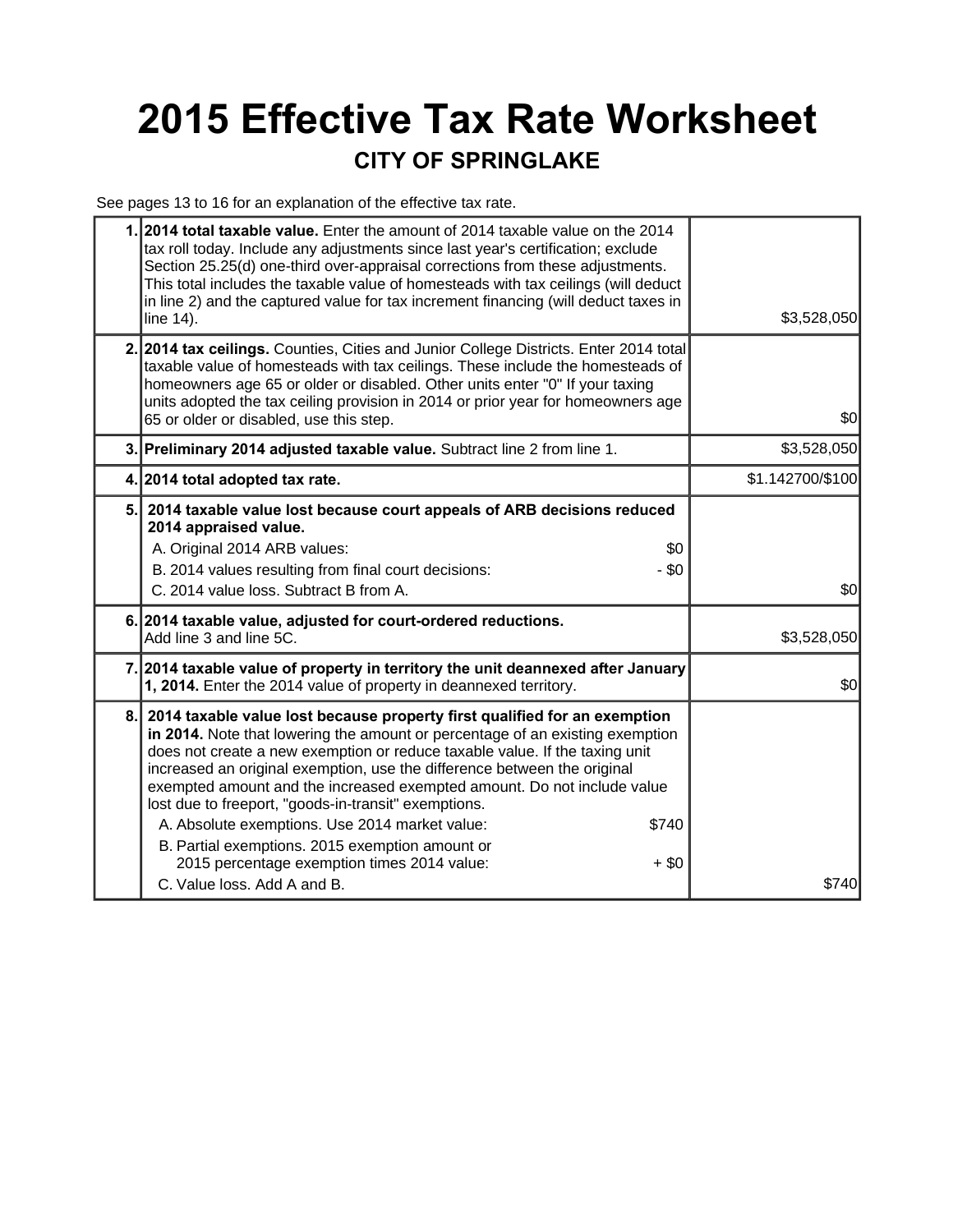### **2015 Effective Tax Rate Worksheet (continued) CITY OF SPRINGLAKE**

| 9. | 2014 taxable value lost because property first qualified for agricultural<br>appraisal (1-d or 1-d-1), timber appraisal, recreational/scenic appraisal or<br>public access airport special appraisal in 2015. Use only those properties<br>that first qualified in 2015; do not use properties that qualified in 2014.<br>A. 2014 market value:<br>\$0<br>- \$0<br>B. 2015 productivity or special appraised value:<br>C. Value loss. Subtract B from A. | \$0         |
|----|----------------------------------------------------------------------------------------------------------------------------------------------------------------------------------------------------------------------------------------------------------------------------------------------------------------------------------------------------------------------------------------------------------------------------------------------------------|-------------|
|    | 10. Total adjustments for lost value. Add lines 7, 8C and 9C.                                                                                                                                                                                                                                                                                                                                                                                            | \$740       |
|    | 11. 2014 adjusted taxable value. Subtract line 10 from line 6.                                                                                                                                                                                                                                                                                                                                                                                           | \$3,527,310 |
|    | 12. Adjusted 2014 taxes. Multiply line 4 by line 11 and divide by \$100.                                                                                                                                                                                                                                                                                                                                                                                 | \$40,306    |
|    | 13. Taxes refunded for years preceding tax year 2014. Enter the amount of taxes<br>refunded during the last budget year for tax years preceding tax year 2014.<br>Types of refunds include court decisions, Section 25.25(b) and (c) corrections<br>and Section 31.11 payment errors. Do not include refunds for tax year 2014.<br>This line applies only to tax years preceding tax year 2014.                                                          | \$0         |
|    | 14. Taxes in tax increment financing (TIF) for tax year 2014. Enter the amount of<br>taxes paid into the tax increment fund for a reinvestment zone as agreed by the<br>taxing unit. If the unit has no 2015 captured appraised value in Line 16D, enter<br>"0."                                                                                                                                                                                         | \$0         |
|    | 15. Adjusted 2014 taxes with refunds. Add lines 12 and 13, subtract line 14.                                                                                                                                                                                                                                                                                                                                                                             | \$40,306    |
|    | 16. Total 2015 taxable value on the 2015 certified appraisal roll today. This<br>value includes only certified values and includes the total taxable value of<br>homesteads with tax ceilings (will deduct in line 18). These homesteads<br>includes homeowners age 65 or older or disabled.<br>A. Certified values only:<br>\$3,721,680<br>B. Counties: Include railroad rolling stock values<br>certified by the Comptroller's office:<br>$+$ \$0      |             |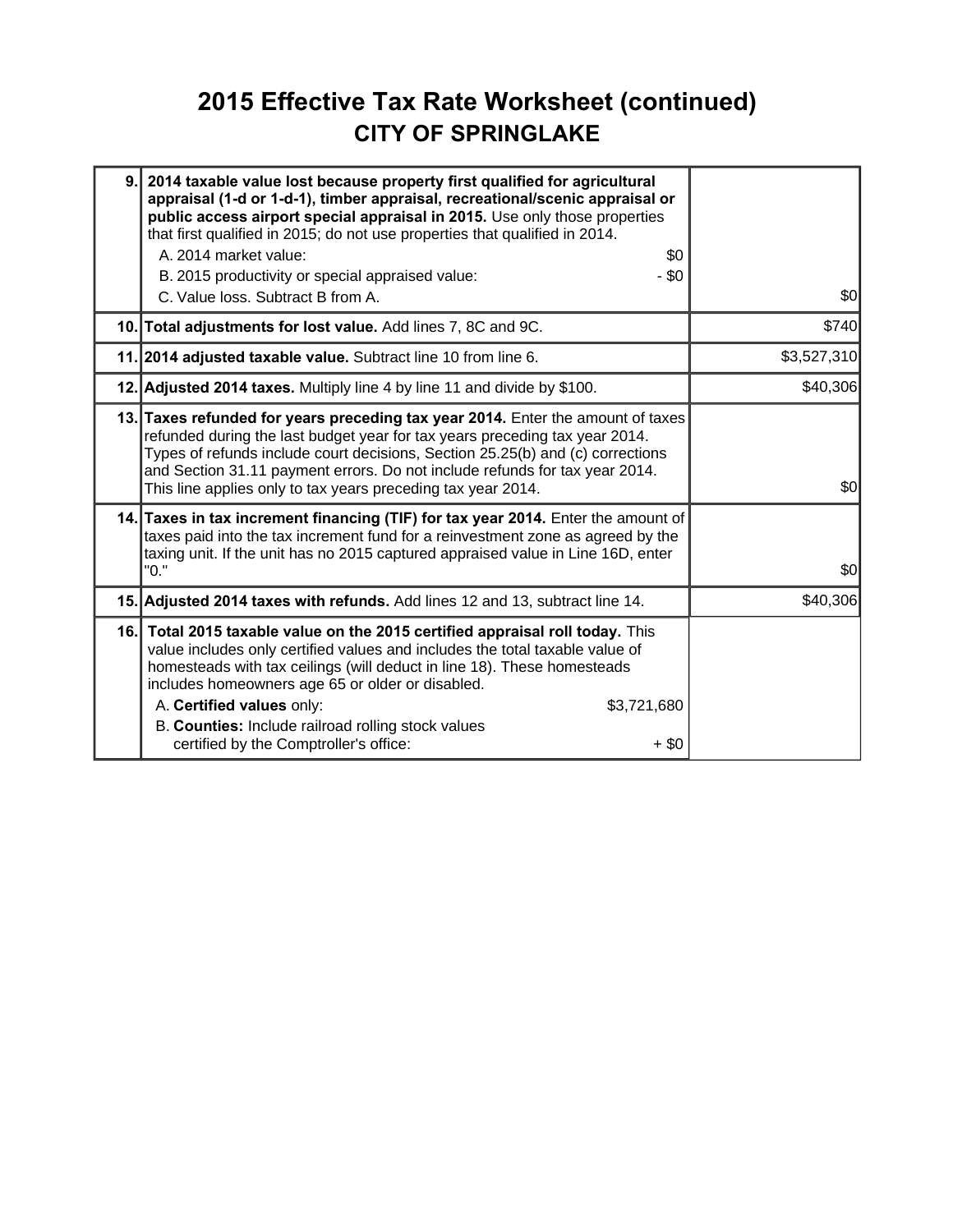### **2015 Effective Tax Rate Worksheet (continued) CITY OF SPRINGLAKE**

| 16.<br>C. Pollution control exemption: Deduct the value<br>$\text{(cont.)}$<br>of property exempted for the current tax year for<br>the first time as pollution control property (use this<br>line based on attorney's advice):<br>D. Tax increment financing: Deduct the 2015<br>captured appraised value of property taxable by a<br>taxing unit in a tax increment financing zone for<br>which the 2015 taxes will be deposited into the tax<br>increment fund. Do not include any new property<br>value that will be included in line 21 below.<br>E. Total 2015 value. Add A and B, then subtract C<br>and D.                                                                                                                                                                                                                                                                                                                                                                                                                                                                                                                                                                                         | $-$ \$0<br>$-$ \$0 | \$3,721,680 |
|------------------------------------------------------------------------------------------------------------------------------------------------------------------------------------------------------------------------------------------------------------------------------------------------------------------------------------------------------------------------------------------------------------------------------------------------------------------------------------------------------------------------------------------------------------------------------------------------------------------------------------------------------------------------------------------------------------------------------------------------------------------------------------------------------------------------------------------------------------------------------------------------------------------------------------------------------------------------------------------------------------------------------------------------------------------------------------------------------------------------------------------------------------------------------------------------------------|--------------------|-------------|
| 17. Total value of properties under protest or not included on certified<br>appraisal roll.<br>A. 2015 taxable value of properties under protest.<br>The chief appraiser certifies a list of properties still<br>under ARB protest. The list shows the district's<br>value and the taxpayer's claimed value, if any or<br>an estimate of the value if the taxpayer wins. For<br>each of the properties under protest, use the<br>lowest of these values. Enter the total value.<br>B. 2015 value of properties not under protest or<br>included on certified appraisal roll. The chief<br>appraiser gives taxing units a list of those taxable<br>properties that the chief appraiser knows about but<br>are not included at appraisal roll certification.<br>These properties also are not on the list of<br>properties that are still under protest. On this list of<br>properties, the chief appraiser includes the market<br>value, appraised value and exemptions for the<br>preceding year and a reasonable estimate of the<br>market value, appraised value and exemptions for<br>the current year. Use the lower market, appraised<br>or taxable value (as appropriate). Enter the total<br>value. | \$0<br>$+$ \$0     |             |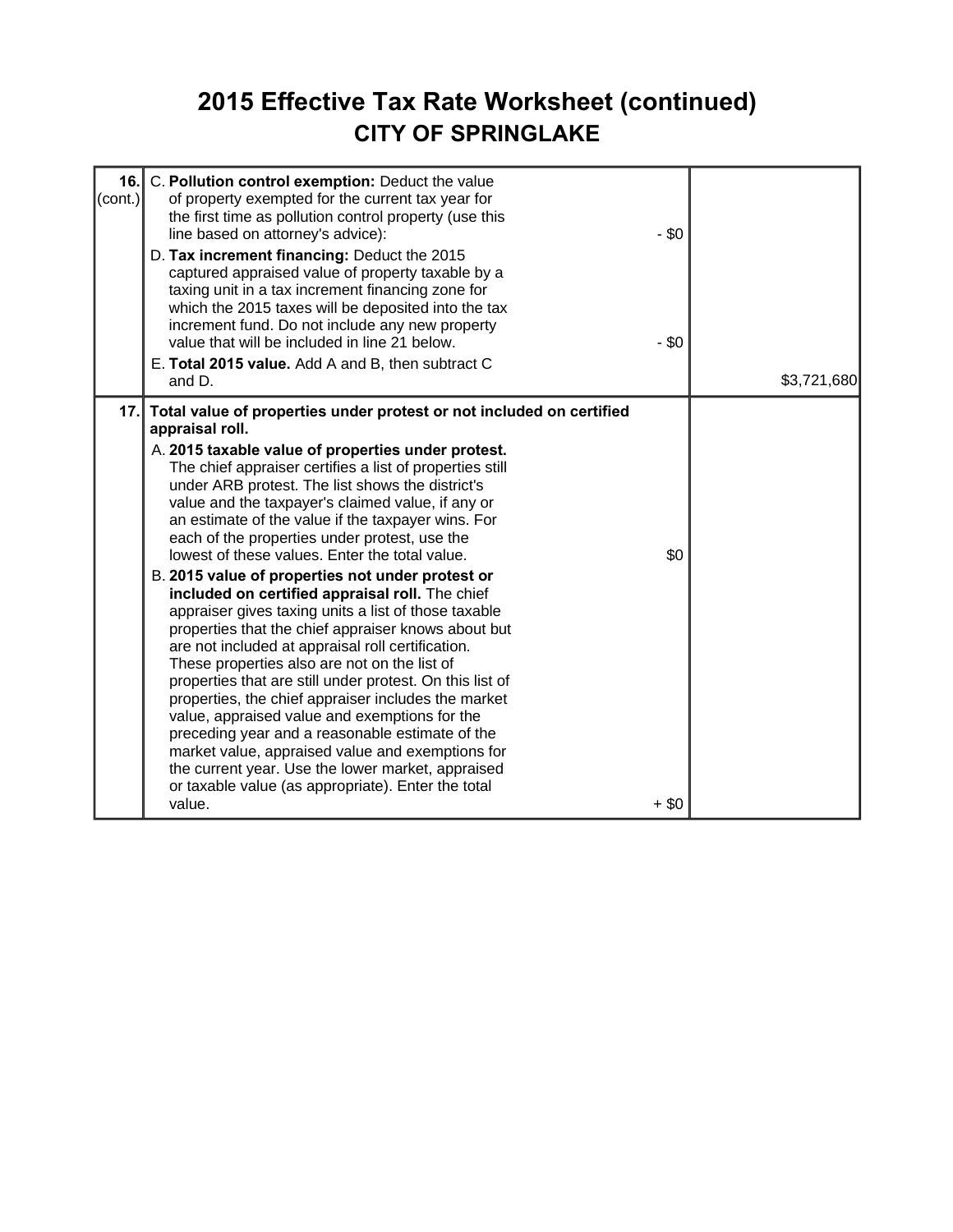### **2015 Effective Tax Rate Worksheet (continued) CITY OF SPRINGLAKE**

| 17.1<br>(cont.) | C. Total value under protest or not certified. Add<br>A and B.                                                                                                                                                                                                                                                                                                                                                                                                                                                                                                                                                                                                                                                                                                                                                                                                                                                                               | \$0            |
|-----------------|----------------------------------------------------------------------------------------------------------------------------------------------------------------------------------------------------------------------------------------------------------------------------------------------------------------------------------------------------------------------------------------------------------------------------------------------------------------------------------------------------------------------------------------------------------------------------------------------------------------------------------------------------------------------------------------------------------------------------------------------------------------------------------------------------------------------------------------------------------------------------------------------------------------------------------------------|----------------|
|                 | 18. 2015 tax ceilings. Counties, cities and junior colleges enter 2015 total taxable<br>value of homesteads with tax ceilings. These include the homesteads of<br>homeowners age 65 or older or disabled. Other units enter "0." If your taxing<br>units adopted the tax ceiling provision in 2014 or prior year for homeowners<br>age 65 or older or disabled, use this step.                                                                                                                                                                                                                                                                                                                                                                                                                                                                                                                                                               | \$0            |
|                 | 19. 2015 total taxable value. Add lines 16E and 17C. Subtract line 18.                                                                                                                                                                                                                                                                                                                                                                                                                                                                                                                                                                                                                                                                                                                                                                                                                                                                       | \$3,721,680    |
|                 | 20. Total 2015 taxable value of properties in territory annexed after January 1,<br>2008. Include both real and personal property. Enter the 2015 value of property<br>in territory annexed.                                                                                                                                                                                                                                                                                                                                                                                                                                                                                                                                                                                                                                                                                                                                                 | \$0            |
|                 | 21. Total 2015 taxable value of new improvements and new personal property<br>located in new improvements. "New" means the item was not on the<br>appraisal roll in 2014. An improvement is a building, structure, fixture or fence<br>erected on or affixed to land. A transportable structure erected on its owner's<br>land is also included unless it is held for sale or is there only temporarily. New<br>additions to existing improvements may be included if the appraised value can<br>be determined. New personal property in a new improvement must have been<br>brought into the unit after January 1, 2014 and be located in a new<br>improvement. New improvements do include property on which a tax<br>abatement agreement has expired for 2015. New improvements do not include<br>mineral interests produced for the first time, omitted property that is back<br>assessed and increased appraisals on existing property. | \$0            |
|                 | 22. Total adjustments to the 2015 taxable value. Add lines 20 and 21.                                                                                                                                                                                                                                                                                                                                                                                                                                                                                                                                                                                                                                                                                                                                                                                                                                                                        | \$0            |
|                 | 23. 2015 adjusted taxable value. Subtract line 22 from line 19.                                                                                                                                                                                                                                                                                                                                                                                                                                                                                                                                                                                                                                                                                                                                                                                                                                                                              | \$3,721,680    |
|                 | 24. 2015 effective tax rate. Divide line 15 by line 23 and multiply by \$100.                                                                                                                                                                                                                                                                                                                                                                                                                                                                                                                                                                                                                                                                                                                                                                                                                                                                | \$1.0830/\$100 |
|                 | 25. COUNTIES ONLY. Add together the effective tax rates for each type of tax the<br>county levies. The total is the 2015 county effective tax rate.                                                                                                                                                                                                                                                                                                                                                                                                                                                                                                                                                                                                                                                                                                                                                                                          | $$$ /\$100     |

A county, city or hospital district that adopted the additional sales tax in November 2014 or in May 2015 must adjust its effective tax rate. *The Additional Sales Tax Rate Worksheet* on page 39 sets out this adjustment. Do not forget to complete the *Additional Sales Tax Rate Worksheet* if the taxing unit adopted the additional sales tax on these dates.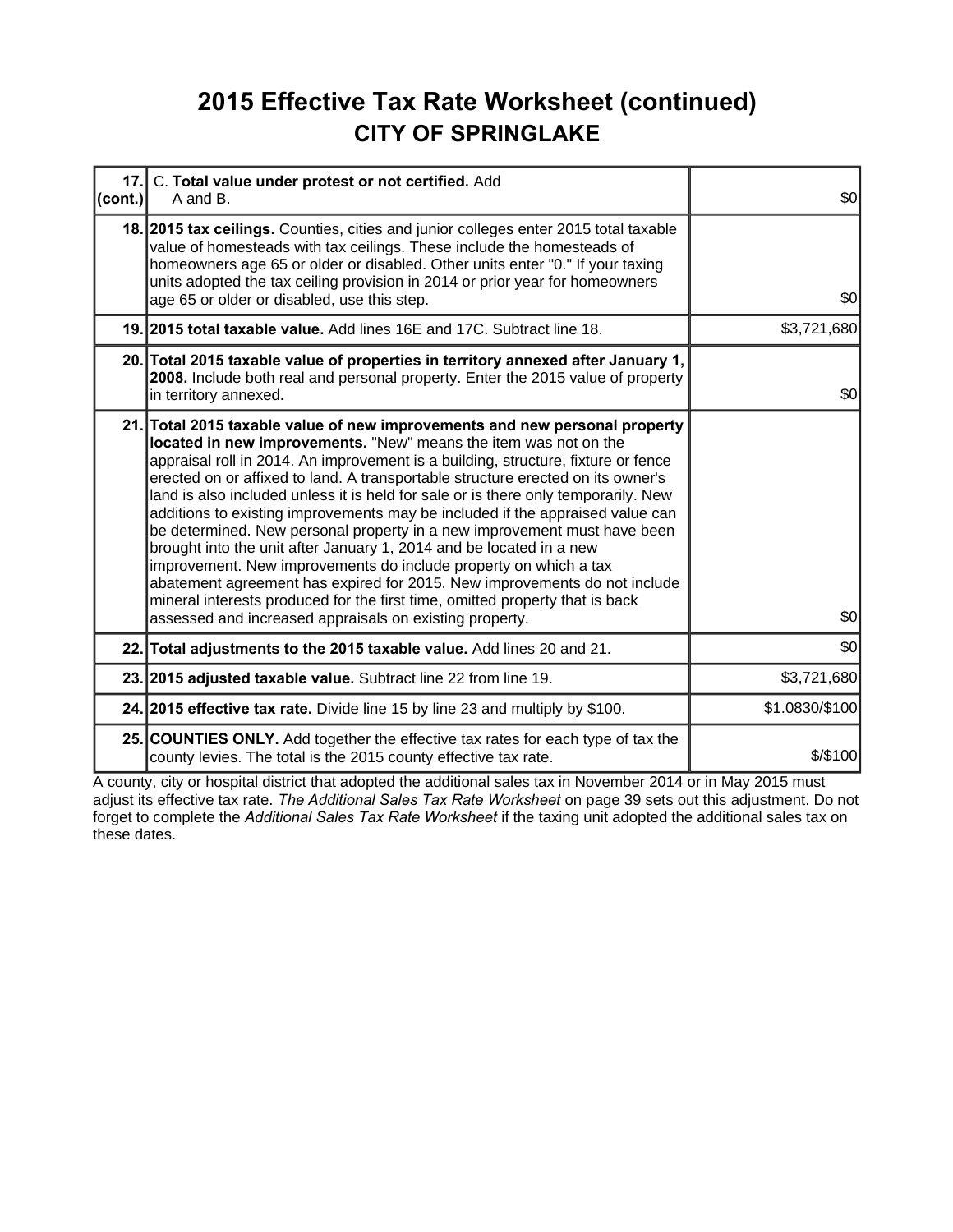# **2015 Rollback Tax Rate Worksheet**

### **CITY OF SPRINGLAKE**

See pages 17 to 21 for an explanation of the rollback tax rate.

| 26. 2014 maintenance and operations (M&O) tax rate.                                                                                                                                                                                                                                                                                                                                                                                                                                                                                                                                                                                                           |                                | \$1.142700/\$100 |
|---------------------------------------------------------------------------------------------------------------------------------------------------------------------------------------------------------------------------------------------------------------------------------------------------------------------------------------------------------------------------------------------------------------------------------------------------------------------------------------------------------------------------------------------------------------------------------------------------------------------------------------------------------------|--------------------------------|------------------|
| 27. 2014 adjusted taxable value. Enter the amount from line 11.                                                                                                                                                                                                                                                                                                                                                                                                                                                                                                                                                                                               |                                | \$3,527,310      |
| 2014 M&O taxes.<br>28.I                                                                                                                                                                                                                                                                                                                                                                                                                                                                                                                                                                                                                                       |                                |                  |
| A. Multiply line 26 by line 27 and divide by \$100.<br>B. Cities, counties and hospital districts with<br>additional sales tax: Amount of additional sales<br>tax collected and spent on M&O expenses in<br>2014. Enter amount from full year's sales tax<br>revenue spent for M&O in 2014 fiscal year, if any.<br>Other units, enter "0." Counties exclude any<br>amount that was spent for economic development<br>grants from the amount of sales tax spent.<br>C. Counties: Enter the amount for the state criminal<br>justice mandate. If second or later year, the<br>amount is for increased cost above last year's<br>amount. Other units, enter "0." | \$40,306<br>$+$ \$0<br>$+$ \$0 |                  |
| D. Transferring function: If discontinuing all of a<br>department, function or activity and transferring it<br>to another unit by written contract, enter the<br>amount spent by the unit discontinuing the<br>function in the 12 months preceding the month of<br>this calculation. If the unit did not operate this<br>function for this 12-month period, use the amount<br>spent in the last full fiscal year in which the unit<br>operated the function. The unit discontinuing the<br>function will subtract this amount in H below. The<br>unit receiving the function will add this amount in<br>H below. Other units, enter "0."                      | $+/-$ \$0                      |                  |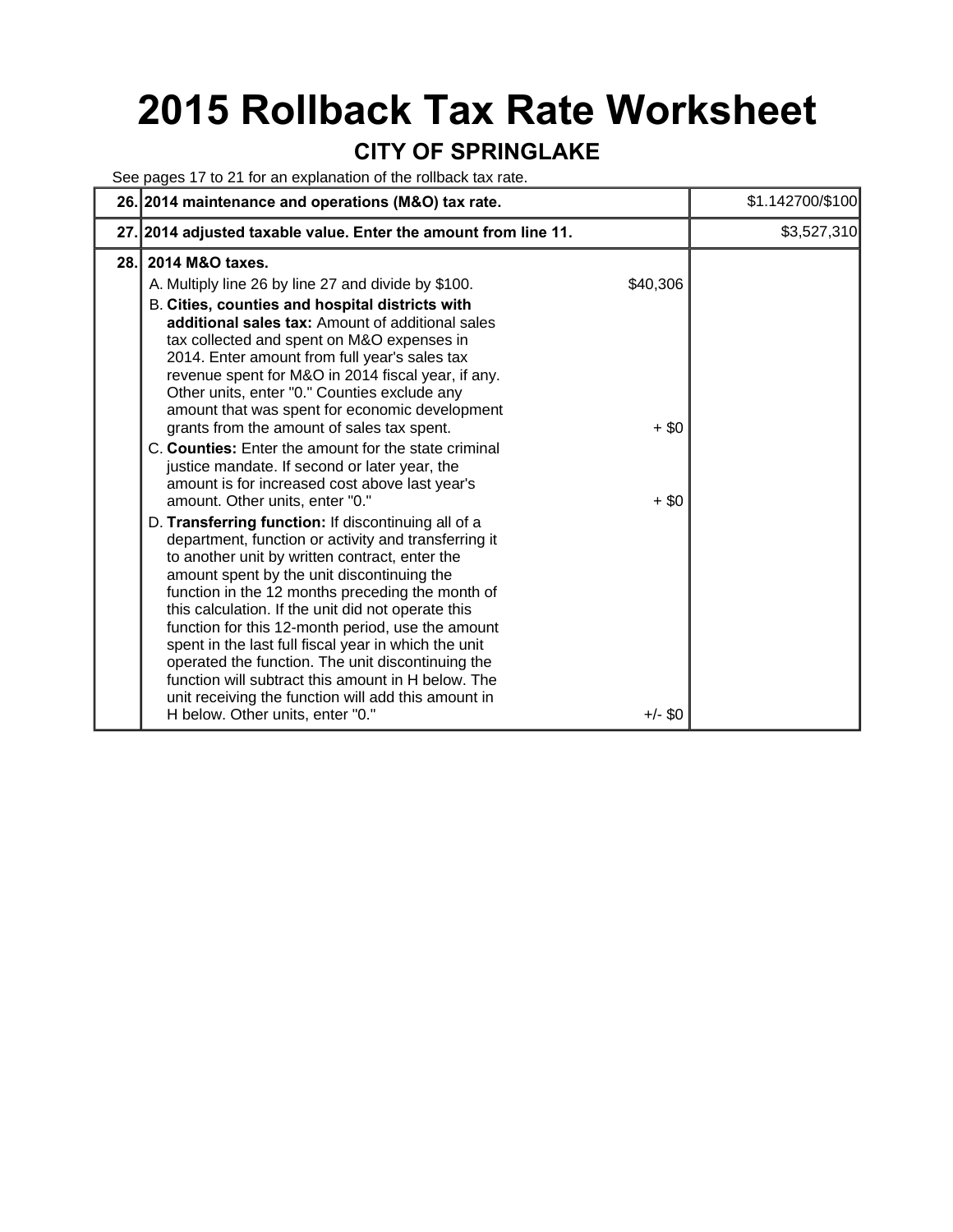### **2015 Rollback Tax Rate Worksheet (continued) CITY OF SPRINGLAKE**

| 28.<br>$ $ (cont.) | E. Taxes refunded for years preceding tax year<br>2014: Enter the amount of M&O taxes refunded<br>during the last budget year for tax years<br>preceding tax year 2014. Types of refunds<br>include court decisions, Section 25.25(b) and (c)<br>corrections and Section 31.11 payment errors. Do<br>not include refunds for tax year 2014. This line<br>applies only to tax years preceding tax year 2014.<br>F. Enhanced indigent health care expenditures:<br>Enter the increased amount for the current year's<br>enhanced indigent health care expenditures<br>above the preceding tax year's enhanced indigent<br>health care expenditures, less any state<br>assistance.<br>G. Taxes in tax increment financing (TIF): Enter<br>the amount of taxes paid into the tax increment<br>fund for a reinvestment zone as agreed by the<br>taxing unit. If the unit has no 2015 captured<br>appraised value in Line 16D, enter "0."<br>H. Adjusted M&O Taxes. Add A, B, C, E and F. For<br>unit with D, subtract if discontinuing function and<br>add if receiving function. Subtract G. | $+ $0$<br>$+$ \$0<br>- \$0 | \$40,306       |
|--------------------|------------------------------------------------------------------------------------------------------------------------------------------------------------------------------------------------------------------------------------------------------------------------------------------------------------------------------------------------------------------------------------------------------------------------------------------------------------------------------------------------------------------------------------------------------------------------------------------------------------------------------------------------------------------------------------------------------------------------------------------------------------------------------------------------------------------------------------------------------------------------------------------------------------------------------------------------------------------------------------------------------------------------------------------------------------------------------------------|----------------------------|----------------|
|                    | 29. 2015 adjusted taxable value.<br>Enter line 23 from the Effective Tax Rate Worksheet.                                                                                                                                                                                                                                                                                                                                                                                                                                                                                                                                                                                                                                                                                                                                                                                                                                                                                                                                                                                                 |                            | \$3,721,680    |
|                    | 30. 2015 effective maintenance and operations rate.<br>Divide line 28H by line 29 and multiply by \$100.                                                                                                                                                                                                                                                                                                                                                                                                                                                                                                                                                                                                                                                                                                                                                                                                                                                                                                                                                                                 |                            | \$1.0830/\$100 |
|                    | 31. 2015 rollback maintenance and operation rate.<br>Multiply line 30 by 1.08. (See lines 49 to 52 for additional rate for pollution<br>control expenses.                                                                                                                                                                                                                                                                                                                                                                                                                                                                                                                                                                                                                                                                                                                                                                                                                                                                                                                                |                            | \$1.1696/\$100 |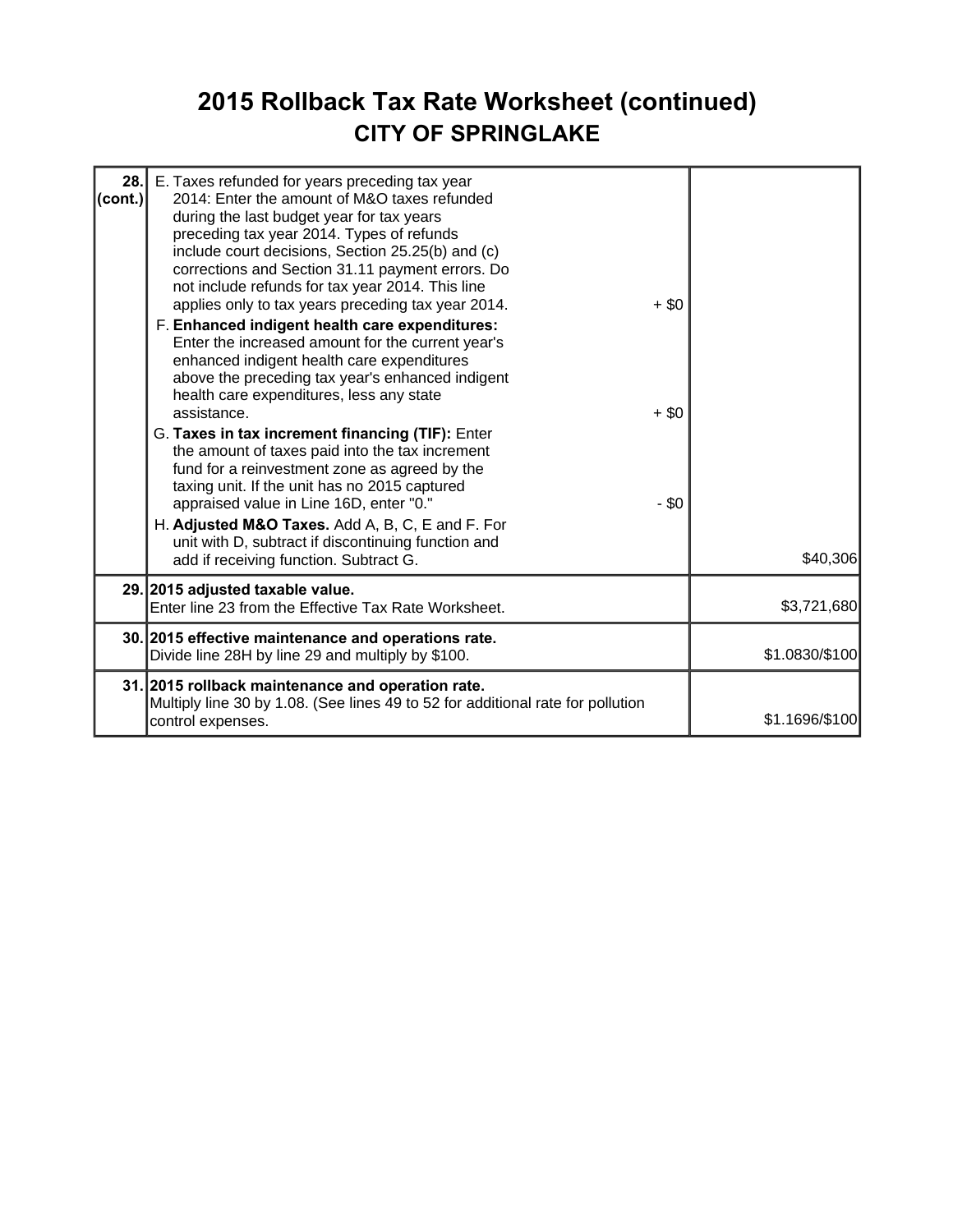### **2015 Rollback Tax Rate Worksheet (continued) CITY OF SPRINGLAKE**

| 32. | Total 2015 debt to be paid with property taxes and additional sales tax<br>revenue.<br>"Debt" means the interest and principal that will be paid on debts that:<br>(1) are paid by property taxes,<br>(2) are secured by property taxes,<br>(3) are scheduled for payment over a period longer than one year and<br>(4) are not classified in the unit's budget as M&O expenses.<br>A: Debt also includes contractual payments to other<br>taxing units that have incurred debts on behalf of this<br>taxing unit, if those debts meet the four conditions<br>above. Include only amounts that will be paid from<br>property tax revenue. Do not include appraisal<br>district budget payments. List the debt in Schedule B:<br>Debt Service.<br>B: Subtract unencumbered fund amount used to<br>reduce total debt.<br>C: Subtract amount paid from other resources.<br>D: Adjusted debt. Subtract B and C from A. | \$0<br>-\$0<br>$-50$ | \$0            |  |
|-----|--------------------------------------------------------------------------------------------------------------------------------------------------------------------------------------------------------------------------------------------------------------------------------------------------------------------------------------------------------------------------------------------------------------------------------------------------------------------------------------------------------------------------------------------------------------------------------------------------------------------------------------------------------------------------------------------------------------------------------------------------------------------------------------------------------------------------------------------------------------------------------------------------------------------|----------------------|----------------|--|
|     | 33. Certified 2014 excess debt collections. Enter the amount certified by the<br>collector.                                                                                                                                                                                                                                                                                                                                                                                                                                                                                                                                                                                                                                                                                                                                                                                                                        |                      | \$0            |  |
|     | 34. Adjusted 2015 debt. Subtract line 33 from line 32.                                                                                                                                                                                                                                                                                                                                                                                                                                                                                                                                                                                                                                                                                                                                                                                                                                                             |                      | \$0            |  |
|     | 35. Certified 2015 anticipated collection rate. Enter the rate certified by the<br>collector. If the rate is 100 percent or greater, enter 100 percent.                                                                                                                                                                                                                                                                                                                                                                                                                                                                                                                                                                                                                                                                                                                                                            |                      | 98.000000%     |  |
|     | 36. 2015 debt adjusted for collections. Divide line 34 by line 35.                                                                                                                                                                                                                                                                                                                                                                                                                                                                                                                                                                                                                                                                                                                                                                                                                                                 |                      | \$0            |  |
|     | 37. 2015 total taxable value. Enter the amount on line 19.                                                                                                                                                                                                                                                                                                                                                                                                                                                                                                                                                                                                                                                                                                                                                                                                                                                         |                      | \$3,721,680    |  |
|     | 38. 2015 debt tax rate. Divide line 36 by line 37 and multiply by \$100.                                                                                                                                                                                                                                                                                                                                                                                                                                                                                                                                                                                                                                                                                                                                                                                                                                           |                      | \$0.0000/\$100 |  |
|     | 39. 2015 rollback tax rate. Add lines 31 and 38.                                                                                                                                                                                                                                                                                                                                                                                                                                                                                                                                                                                                                                                                                                                                                                                                                                                                   |                      | \$1.1696/\$100 |  |
|     | 40. COUNTIES ONLY. Add together the rollback tax rates for each type of tax the<br>county levies. The total is the 2015 county rollback tax rate.                                                                                                                                                                                                                                                                                                                                                                                                                                                                                                                                                                                                                                                                                                                                                                  |                      | \$/\$100       |  |

A taxing unit that adopted the additional sales tax must complete the lines for the *Additional Sales Tax Rate*. A taxing unit seeking additional rollback protection for pollution control expenses completes the *Additional Rollback Protection for Pollution Control*.